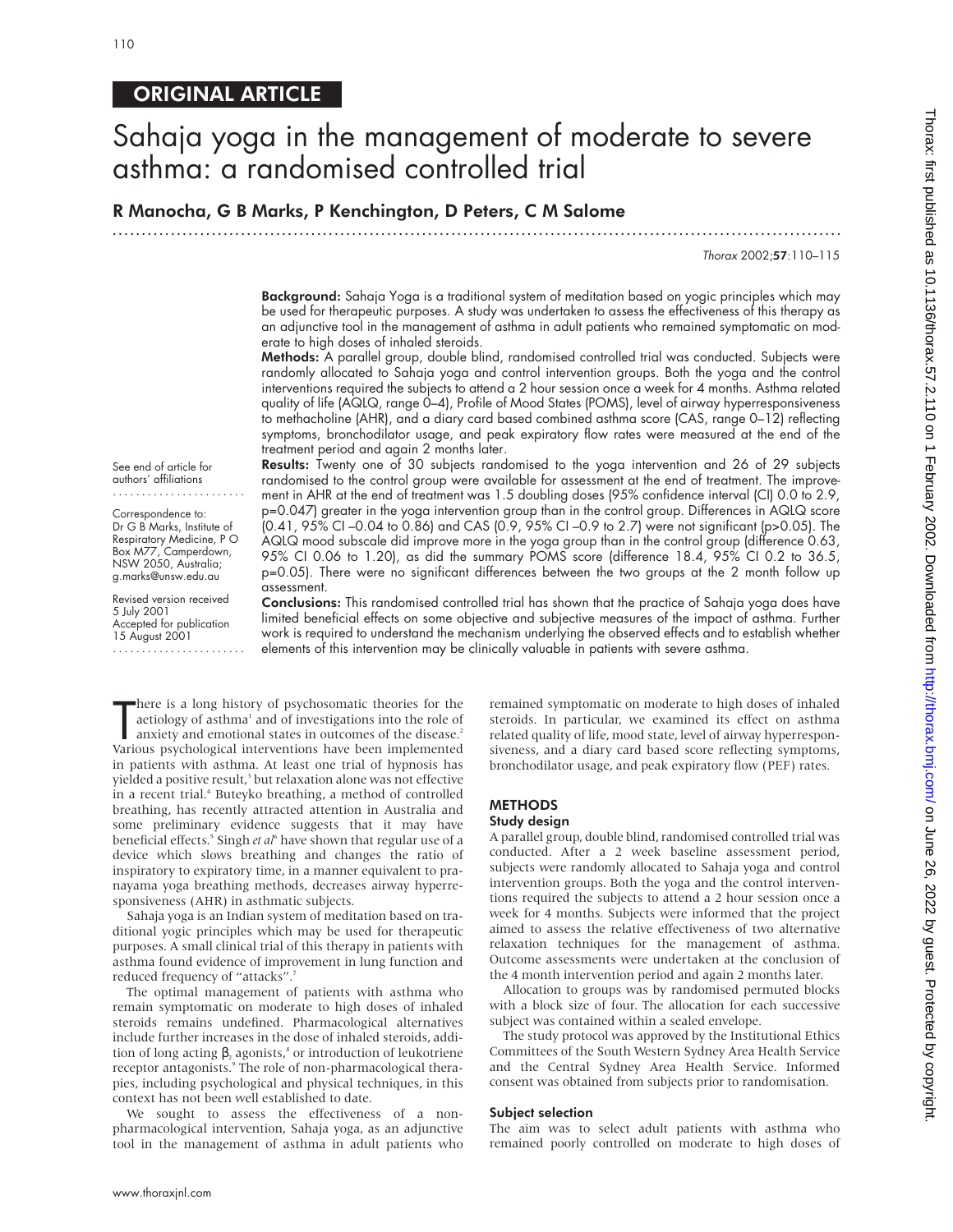| Score    | Symptoms                                                                               | <b>Bronchodilator usage</b>                       | Min morning PEF<br>as % of best* |
|----------|----------------------------------------------------------------------------------------|---------------------------------------------------|----------------------------------|
| $\Omega$ | Nil                                                                                    | Nil                                               | >93%                             |
|          | No night symptoms; daytime symptoms $\leq 2$ times (in 2/52)                           | Used on $\leq 2$ days (in 2/52)                   | $>85$ and $\leq 93\%$            |
| 2        | No night symptoms; daytime symptoms $>2$ times but $\leq 10$ times<br>(in 2/52)        | Used on >2 days but $\leq 10$ days (in 2/52)      | $>78$ and $\leq 85\%$            |
| 3        | Night symptoms $\leq 2$ times (in 2/52) OR daytime symptoms > 10<br>times (in $2/52$ ) | Used on >10 days, average 1-2 times/day           | $>70$ and $\leq 78\%$            |
| 4        | Daytime symptoms every day OR night symptoms > 2 times<br>(in 2/52)                    | Used on >10 days, average 3 times or more per day | ≤70%                             |

inhaled steroids and who were amenable to the idea of a nonpharmacological stress management intervention.

Subjects were recruited by newspaper advertisement (n=850 responses), review of asthma clinic records (n=200 reviewed), and through local general practitioners (n=30 referrals). Subjects with asthma were eligible for inclusion in the study if they were aged 16 or over and had a history of asthma symptoms for a least 1 year. Other inclusion criteria were: at least moderate to severe asthma as evidenced by a combined asthma score of 7 or more out of 12 (see below)<sup>10</sup>; airway hyperresponsiveness (PD<sub>20</sub>FEV<sub>1</sub> <12.2 µmol methacholine) or  $>$ 15% FEV<sub>1</sub> bronchodilator response; daily inhaled treatment with  $\geq$ 1500 µg beclomethasone, 1200 µg budesonide or 750 µg fluticasone for at least the preceding 6 weeks; and stable asthma treatment for the preceding 6 weeks. Subjects with a history of an exacerbation or respiratory tract infections in the preceding 6 weeks, current smokers, pregnant or lactating women, and those who could not communicate in English were excluded.

### Sahaja yoga intervention

The key experience of Sahaja yoga meditation is a state called "thoughtless awareness" or "mental silence" in which the meditator is fully alert and aware but is free of any unnecessary mental activity. The Sahaja yoga session was conducted by an experienced instructor who taught subjects how to achieve this state by the use of silent psychological affirmations. The weekly sessions involved meditation, instructional videos, personalised instruction, and discussion of problems in relation to improving the experience of meditation. Subjects were encouraged to achieve this state of mental silence for a period of 10–20 minutes twice each day.

### Control intervention

The control intervention included relaxation methods, group discussion, and cognitive behaviour therapy-like exercises. Relaxation methods involved positive affirmations such as "I can breathe easily and without restriction", progressive muscle relaxation, and visualisation (focusing on seeing their lungs breathing easily). Group discussion was semi-formal and enabled participants to share experiences and develop a sense of community. The cognitive behaviour therapy-like exercises were designed to give the subject insight into the way in which their thoughts, feelings, and reactions to stress influenced the severity and perception of their illness. This approach was based on a workbook on relaxation and stress management techniques called *Learning to Unwind*. <sup>11</sup> The sessions were conducted by an experienced instructor. Subjects were encouraged to practise the techniques at home for 10–20 minutes twice daily.

Both the yoga and control techniques were practised with the subject seated. Treatment with inhaled steroids, long acting  $\beta_2$  agonists, and/or theophylline was continued unchanged throughout the study period.

#### Outcome measurements

Outcome assessments at baseline, at the end of the intervention, and 2 months after the end of the intervention were undertaken by an investigator who was blind to the group allocation of the subjects.

Subjects kept written diary cards to record twice daily PEF rates, symptoms, and bronchodilator use for 2 week periods at each assessment. Each of these was scored as shown in table 1. The combined asthma score,<sup>10</sup> the sum of these three components, was then calculated for each subject for each assessment period. The possible range of scores was 0–12. In addition, mean morning peak flow (am PEF) and lowest peak flow as a percentage of the highest peak flow (low%high) were calculated for each diary card.

At each assessment subjects completed a questionnaire to assess changes in medication compared with baseline. A disease specific asthma quality of life questionnaire (AQLQ, University of Sydney)<sup>12</sup> and a measure of mood states, the Profile of Mood States (POMS),<sup>13</sup> were also administered. Total AQLQ scores and subscale scores for breathlessness, mood disturbance, social disruption, and concerns for health were calculated on a scale of 0 (no impairment of quality of life) to 4 (maximum impairment). POMS scores for tension, depression, anger, vigour, fatigue, confusion, and a summary mood score were calculated.

Spirometric function was measured at least 4 hours after the last dose of short acting bronchodilator and 12 hours after the last dose of long acting bronchodilator. A methacholine challenge test was performed to assess airway responsiveness in subjects who did not have severe airflow obstruction (generally, FEV<sub>1</sub> >60% predicted<sup>14</sup>) at baseline. The challenge was performed by the rapid method using a hand held DeVilbiss No 45 nebuliser to administer cumulative doses of methacholine in the doses of 0.1–12.2 µmol.<sup>15</sup> The provoking dose required to cause a 20% reduction in  $FEV<sub>1</sub>$  from the post-saline value (PD<sub>20</sub>FEV<sub>1</sub>) was measured by linear interpolation on a log-dose response curve or by linear extrapolation to a maximum of twice the final dose administered. All extrapolated values greater than this were assigned a value of twice the final cumulative dose. Values of  $PD_{20}FEV$ , were log transformed for analysis. Change in  $PD_{20}FEV_1$  was expressed in units of doubling doses.

#### Data analysis and sample size

Analysis was by intention to treat. Primary outcome variables were the combined asthma score, the AQLQ (Total) score, and  $PD_{20}FEV$ . All other outcomes were secondary outcome variables.

All outcomes measured at the conclusion of the intervention and 2 months later were expressed as changes from baseline. Between group differences in these changes were calculated, together with 95% confidence intervals. The changes were compared by the unpaired (two sample) *t* test. For non-normally distributed data Wilcoxon's non-parametric test was used to check the results of the parametric analysis.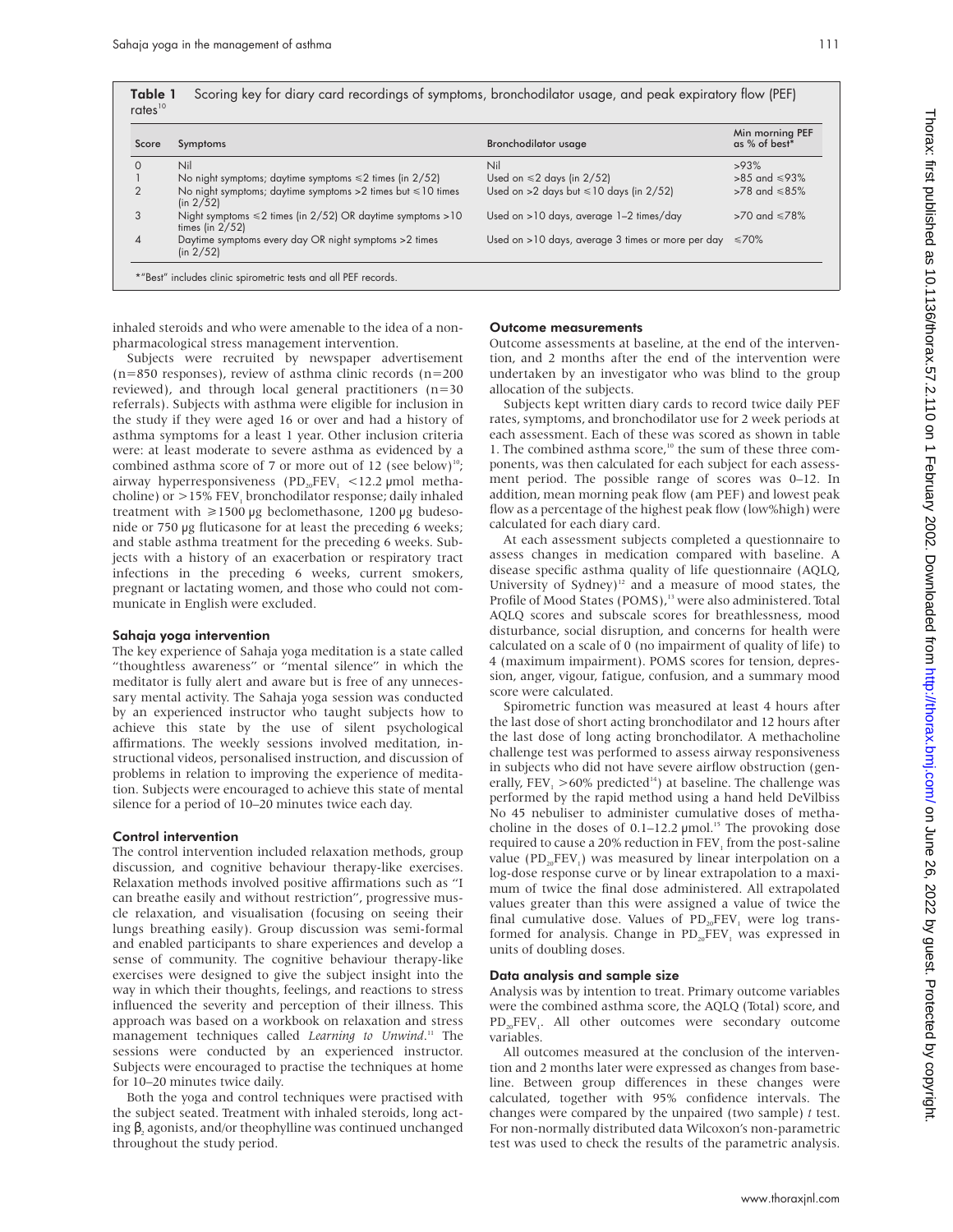|                                   | Sahaja yoga | Control |
|-----------------------------------|-------------|---------|
| Social/work changes               |             |         |
| Illness unrelated to intervention |             |         |
| Disliked the intervention         |             |         |
| Changed management regimen        |             |         |

Details of subjects' record of attendance at the Sahaja yoga and control group sessions were quantified to assess compliance.

We estimated that a sample size of 25 in each group would allow us to detect a difference between groups in  $PD_{20}$  of one doubling dose with 80% power ( $\alpha = 0.05$ ). This sample size would also be sufficient to detect a clinically meaningful difference in AQLQ scores between the groups.<sup>16</sup> To ensure 25 subjects were available for evaluation we planned to randomise 30 subjects into each group.

# RESULTS

### Subjects

Of 120 subjects who appeared suitable for the study on the basis of initial telephone interview, 59 eligible subjects were finally randomised: 30 to the Sahaja yoga intervention and 29 to the control arm. Nine subjects randomised to the yoga intervention and three subjects randomised to the control group withdrew before the end of treatment assessment. No outcome data are available for these subjects. The reasons for withdrawal are shown in table 2.

Differences at baseline between the randomisation groups and between those who did and did not complete the end of treatment assessment are shown in table 3. Subjects in the yoga group had slightly higher (worse) scores on the mood subscale of the AQLQ and higher PEF values (low%high) than those in the control group. Five subjects in each group were using long acting β, agonists and one subject in each group was taking theophylline.

Of the 21 subjects in the yoga group who had the end of treatment assessment, five did not have a methacholine challenge at baseline (all because of a pre-test FEV<sub>1</sub> of  $<60\%$  predicted), four did not have a challenge at the end of treatment

(two because of a pre-test FEV<sub>1</sub> of  $<60\%$  predicted), and six did not have a challenge at end of the 2 month follow up period (four because of a pre-test  $FEV<sub>1</sub>$  of  $<60\%$  predicted). Of the 26 control group subjects who had the end of treatment assessment, one was lost to follow up before the 2 month follow up assessment and one did not complete the diary cards or questionnaires at the end of the treatment period or the 2 month follow up period. In addition, seven did not have a methacholine challenge test at baseline (six because of a pretest FEV<sub>1</sub> of <60% predicted), eight did not have a challenge at the end of the treatment period (seven because of a pre-test  $FEV<sub>1</sub> < 60\%$  predicted), and nine of the continuing participants did not have a challenge at the end of the 2 month follow up period (eight because of a pre-test  $FEV<sub>1</sub>$  of  $<60\%$  predicted).

# Adherence to the intervention

Twenty of the 21 subjects in the yoga intervention group who had the end of treatment assessment attended at least eight of the 16 yoga sessions. Seventeen of these attended 12 or more sessions and five attended all 16 sessions. In the control group 19 of the 26 who had the end of treatment assessment attended at least eight sessions, 17 attended 12 or more sessions, and 12 attended all 16 sessions.

### Principal outcome measures

At the end of the treatment period the level of AHR had improved by 1.6 doubling doses (95% confidence interval (CI) 0.6 to 2.7) in the yoga intervention group and by 0.2 doubling doses (95% CI−0.8 to 1.2) in the control group (p=0.047 for between group difference). The difference between the groups was no longer significant 2 months after the end of treatment (fig 1, table 4).

The exclusion of data for occasions when methacholine challenge tests could not be performed because of low lung function potentially could have biased this analysis of change in AHR. In a sensitivity analysis the change in  $PD_{20}FEV$ <sub>1</sub> was re-calculated with  $PD_{20}FEV_1$  assigned to a value of 0.1  $\mu$ mol (equivalent to severe AHR) for those occasions when a challenge was not performed because the pre-test FEV, was <60% predicted. The findings of this sensitivity analysis were similar to those of the primary analysis. This analysis showed that, at the end of treatment, the improvement in AHR was 1.9 doubling doses greater in the yoga intervention group than in

|                                 | Yoga       |                             | Control         |                 |
|---------------------------------|------------|-----------------------------|-----------------|-----------------|
|                                 | Randomised | Complete*                   | Randomised      | Complete*       |
| Number                          | 30         | 21                          | 29              | 26              |
| Mean age (years)                | 36         | 37                          | 36              | 37              |
| Female (n)                      | 14         | 11                          | 17              | 15              |
| Ex-smokers (n)                  | 10         | 7                           | 11              | 10              |
| Duration of asthma (years)      | 25         | 25                          | 22              | 22              |
| Mean inhaled steroid dose (µg)† | 2458       | 2274                        | 1927            | 1918            |
| Mean FEV, (% predicted)         | 75%        | 76%                         | 76%             | 73%             |
| Mean FEV,/FVC ratio             | 0.70       | 0.71                        | 0.75            | 0.74            |
| Mean AQLQ Total score           | 1.7        | 1.5                         | 1.5             | 1.5             |
| Mean AQLQ Breathlessness score  | 1.5        | 1.4                         | 1.5             | 1.5             |
| Mean AQLQ Mood score            | 1.7        | 1.8                         | 1.3             | 1.3             |
| Mean AQLQ Social score          | 1.4        | 1.2                         | 1.4             | 1.5             |
| Mean AQLQ Concerns score        | 1.9        | 1.7                         | 1.6             | 1.7             |
| Mean morning peak flow          | 369        | 372                         | 365             | 363             |
| Peak flow (low % high)          | 76%        | 77%                         | 72%             | 70%             |
| $CAS+$ (max 12)                 | 10         | 10                          | 10              | 10              |
| $PD_{20}FEV_1$ (µmol)           |            | 1.20 (n = 22) 1.51 (n = 16) | 1.21 $(n = 22)$ | $1.29$ (n = 19) |

 $FEV_1 =$  forced expiratory volume in 1 second; FVC = forced vital capacity; AQLQ = asthma related quality of life questionnaire; CAS = combined asthma score; PD<sub>20</sub>FEV<sub>1</sub> = dose of methacholine provoking a fall in FEV<sub>1</sub><br>of 20% or more. \*Subjects who had outcome assessments performed at the end of the treatment period. †Daily dose of inhaled steroids in beclomethasone µg equivalents. These were calculated on the assumption<br>that beclomethasone 2000 µg = budesonide 1600 µg = fluticasone 1000 µg. ‡Median values.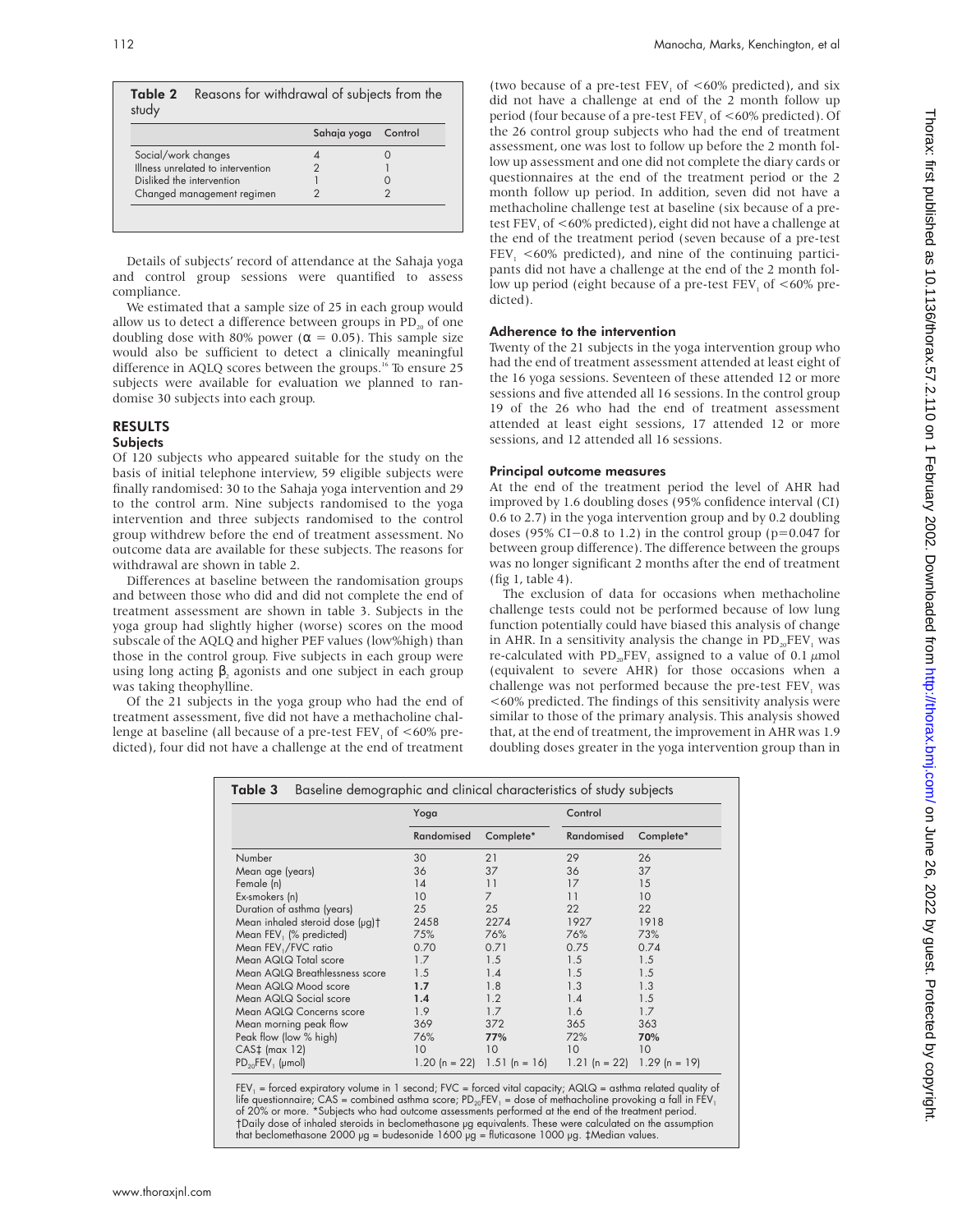

Figure 1 Changes in airway responsiveness to methacholine.  $PD_{20}FEV_1$  (µmol methacholine) at baseline, at the end of the intervention, and 2 months after the end of the intervention in the yoga group (triangles, solid line) and the control group (circles, broken line) are shown. The reference line indicates a value of 12.2 µmol, the maximum dose of methacholine administered during the challenges. Values above this line were calculated by extrapolation.

Thorax: first published as 10.1136/thorax.57.2.110 on 1 February 2002. Downloaded from http://thorax.bmj.com/ on June 26, 2022 by guest. Protected by copyright on June 26, 2022 by guest. Protected by copyright. <http://thorax.bmj.com/> Thorax: first published as 10.1136/thorax.57.2.110 on 1 February 2002. Downloaded from

the control group (95% CI 0.7 to 3.4,  $p=0.004$ ). At the end of the 2 month follow up period the improvement in AHR, estimated in this sensitivity analysis, was 1.2 doubling doses greater in the yoga intervention group than in the control group (95% CI –0.4 to 2.8,  $p=0.1$ ).

The improvement in AQLQ score at the end of the treatment period was 0.41 units greater in the yoga group than in the control group. This difference just failed to reach statistical significance ( $p=0.07$ ). There was no between group difference in the change in AQLQ scores 2 months after the intervention was completed (table 4). There was no difference between the two groups in the CAS either at the end of the treatment period or at the 2 month follow up assessment.

#### Secondary outcome measures

Examination of the subscale scores from the AQLQ reveals that the major impact of yoga was on the "mood" subscale (fig 2). At the end of treatment there was significantly greater improvement in this subscale in the yoga group than in the control group. A slightly lesser difference, which just failed to reach statistical significance, was still evident 2 months after the end of treatment. The "breathlessness" subscale tended to reflect greater benefits from the yoga intervention than the "social" or "concerns" subscales.

At the end of the intervention period the yoga group had greater beneficial changes in POMS tension and fatigue scales and in the summary mood measure than the control group (fig 2). However, at the follow up examination, although there were similar trends in these scales, the differences were no longer significant.



Figure 2 (A), (B) Changes in Asthma Quality of Life Questionnaire score (AQLQ) and (C), (D) Profile of Moods States (POMS) at the end of the intervention (A and C) and 2 months after the end of the intervention (B and D) in the yoga group (filled circles) and the control group (open circles). The diamond indicates the mean difference between the two groups (change in yoga group – change in control group) and the error bars represent the 95% confidence interval around the mean difference. A positive change in the AQLQ score indicates an improvement in quality of life. A positive change in the POMS component scores indicates a reduction in the attribute (that is, an improvement in all scales except vigour). A positive change in the total POMS score indicates an improvement in mood.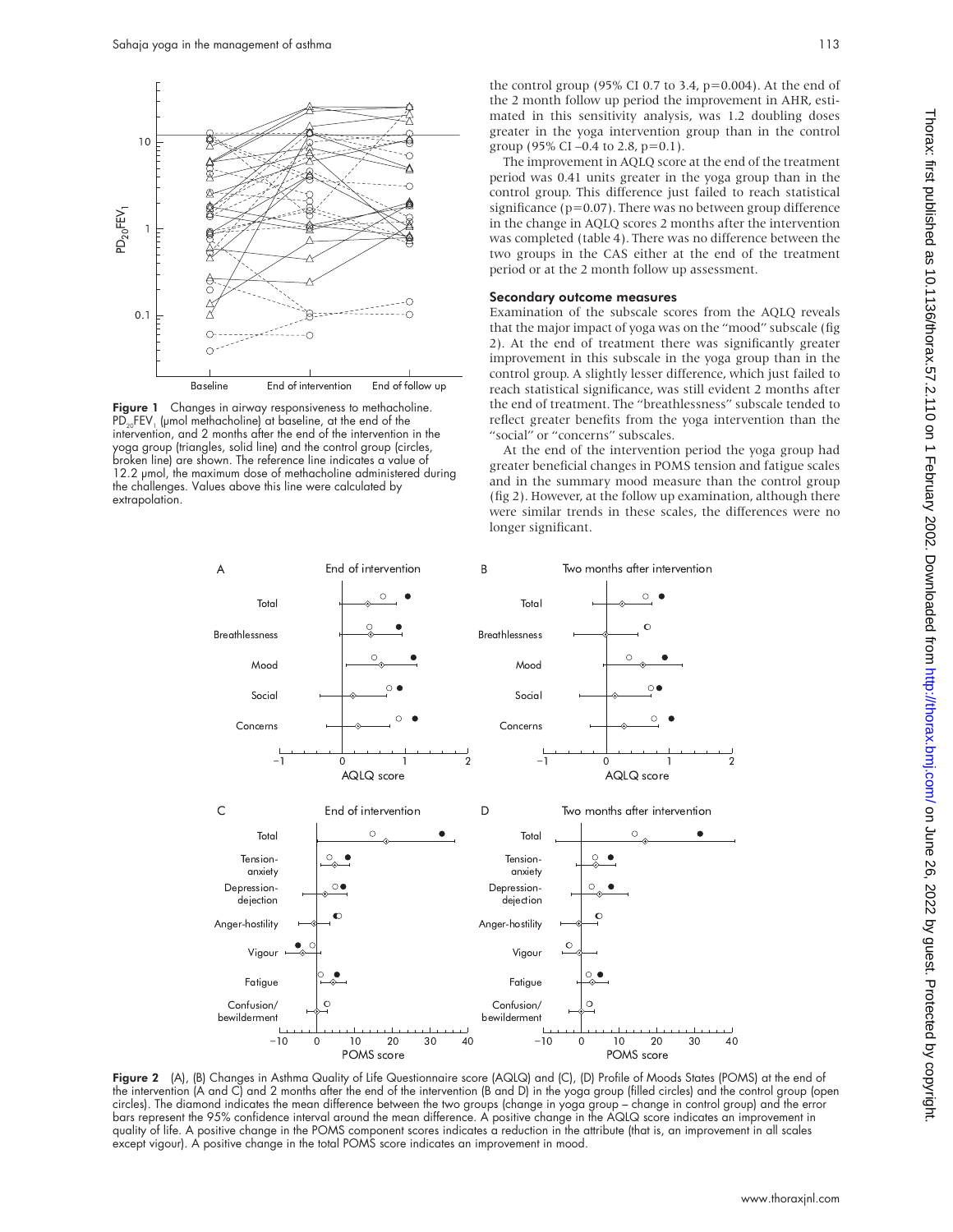There were no significant changes in lung function as measured by spirometric tests during clinic visits or as measured by peak flow at home (table 4).

### **DISCUSSION**

Sahaja yoga improved AHR and some aspects of impairment of AQLQ and mood in patients with asthma who had remained symptomatic despite treatment with moderate to high dose inhaled steroids for at least 6 weeks. The benefits of yoga on these outcomes were greater than the benefits of relaxation alone. The magnitude of the beneficial change in AHR due to the yoga intervention in this study was approximately equivalent to that attributed to inhaled corticosteroids in patients with asthma in previous studies.<sup>17</sup> However, these improvements were not accompanied by changes in lung function or symptoms recorded by diary card and appeared to wane over a period of 2 months after the intervention ceases.

The conclusions of this study are generalisable to subjects with symptomatic asthma who express interest in the non-pharmacological therapies but may not be applicable to patients who are antipathetic to this form of treatment. Although the use of complementary treatments for asthma is not frequently reported to treating doctors, their use was common among members of the UK's National Asthma Campaign $18$  in which 30% of respondents reported that they had used breathing techniques to relieve symptoms.<sup>1</sup>

It is important to note that the role of yoga was assessed as an adjunctive treatment. All subjects had been taking the equivalent of beclomethasone 1500 µg /day for at least 6 weeks before randomisation and they continued on this treatment throughout the intervention and follow up period. Hence, the benefits of yoga are additional to the benefits of inhaled steroids. We have not tested the role of yoga as a replacement for inhaled steroids and cannot deduce whether the beneficial effects of yoga require the simultaneous use of inhaled steroids.

One of the strengths of this study is the use of a plausible control intervention. The relatively good adherence to the intervention by the control group participants is evidence of our success in blinding participants to the active versus control status of the alternative intervention groups. Unexpected substantial improvements in symptom scores and quality of life in the control group, presumably due to non-specific effects of both interventions and the trial itself, may have limited our ability to detect further benefits which were specific to the Sahaja yoga intervention.

There was a larger than expected loss to follow up in yoga treatment group. The availability of outcome data on only 21 subjects in this group was less than the 25 estimated in the sample size calculations. This left the study slightly underpowered and, hence, the failure to detect a significant treatment effect on AQLQ (Total) score may be a type II error.

The higher than expected dropout rate in the yoga treatment group does introduce a potential problem with bias due to selective withdrawal of subjects who were not benefiting from the intervention. However, most of these withdrawals occurred soon after randomisation and are therefore unlikely to be related to the effectiveness of the intervention.

Among those who did reach the end of treatment assessment, compliance with the yoga and control treatments was good. Most subjects attended most of the sessions. However, we do not have any quantitative data on adherence to yoga practices between the actual sessions or during the postintervention follow up period. We have anecdotal evidence to suggest that there was poor maintenance of meditation practices after the end of the intervention period. It is likely that this explains the lack of efficacy at the follow up assessment.

The findings reported here lend some support to the conclusions of a previous small randomised controlled trial of

|                                      | End of intervention |               |                                 |                               |    | Two months after intervention |                                                |                             |                |
|--------------------------------------|---------------------|---------------|---------------------------------|-------------------------------|----|-------------------------------|------------------------------------------------|-----------------------------|----------------|
|                                      | Yoga                | Control       | Difference* (95% Cl)            | p value                       |    | Yoga                          | Control                                        | Difference* (95% Cl)        | p value        |
| Combined Asthma Score (max score 12) |                     |               | $0.9$ (-0.9 to 2.7)             | .<br>თ                        |    | 0.5 <sub>0</sub>              |                                                | $-0.5$ $(-2.2)$ to $1.2$    |                |
| AQLQ [Total] (max score 4)           |                     | 0.65          | 0.41 $(-0.04 \text{ to } 0.86)$ |                               |    | 0.88                          | 2.5<br>0.63<br>0.674<br>0.774<br>0.774<br>0.78 | $0.25$ (-0.21 to 0.72)      |                |
| $PD_{20}$ FEV, (doubling doses)      | 1.64                | $-0.18$       | $-1.46$ $(-2.89$ to $-0.02)$    | $0.047$<br>$0.047$<br>$0.000$ | 26 | $\frac{-1.57}{-0.9}$          |                                                | $-0.84$ $(-2.37$ to 0.70)   | $\overline{0}$ |
| -EV, (% predicted)                   | $\overline{4.2}$    | $\frac{6}{2}$ | $-4.8$ $[-13.1$ to 3.5          |                               |    |                               |                                                | $.0[-8.1 \text{ to } 10.1]$ |                |
| FEV,/FVC ratio                       | 0.008               | 0.003         | $-0.011(-0.047)$ to 0.024)      |                               |    |                               |                                                | $0.031 (-0.085)$ to $0.023$ |                |
| Morning PEF (I/min)                  |                     |               | $-0.7$ ( $-18.4$ to $17.0$ )    |                               |    | $\frac{1}{2}$                 |                                                | $3.1$ (-13.0 to 19.1)       |                |
| PEF (low % high)                     | $-6.7$              | $-6.5$        | $-0.1$ $(-6.1$ to 5.8           |                               |    | $-4.5$                        |                                                | $(4.0 (-3.4 to 11.4))$      |                |